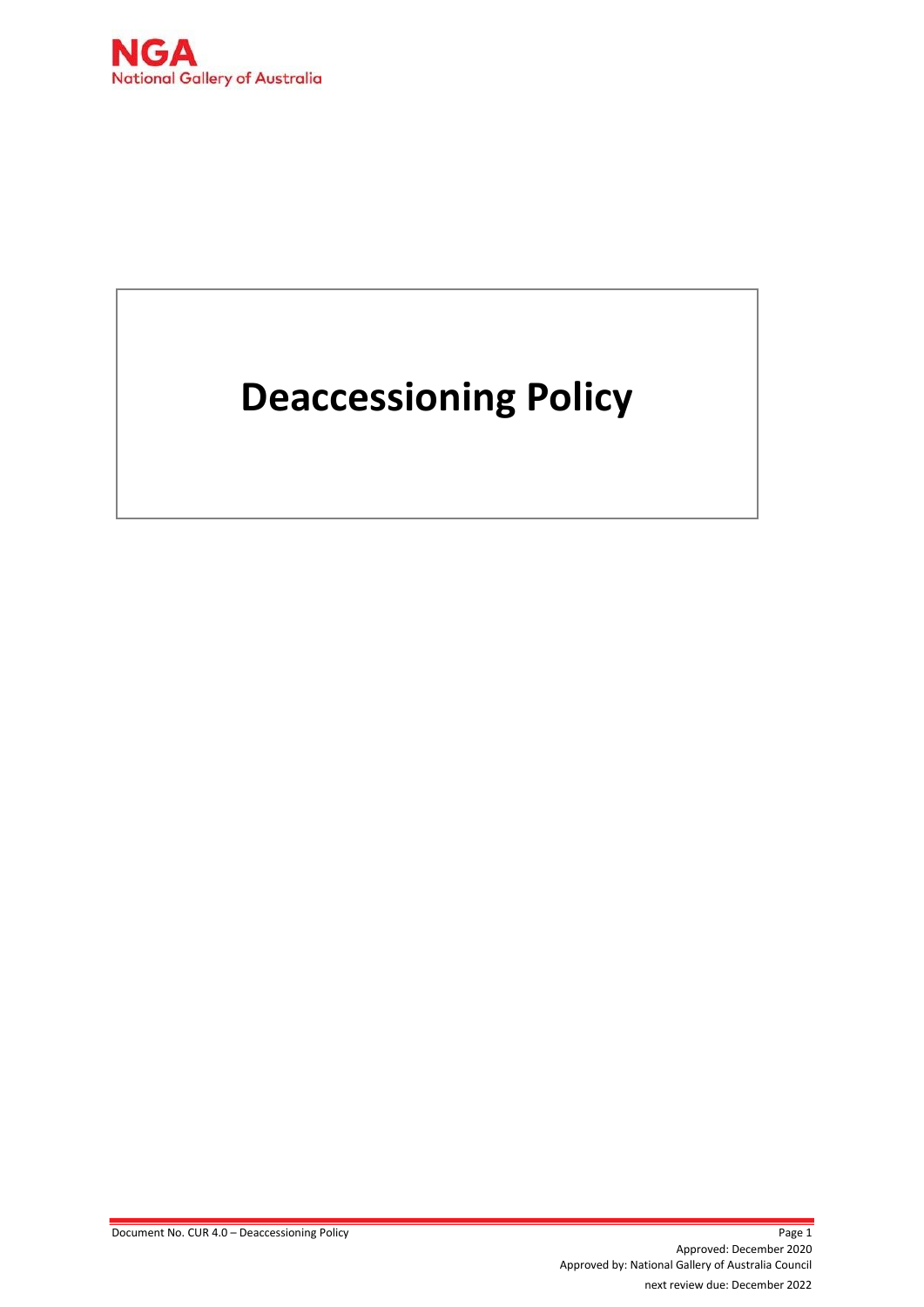

# **Summary**

| <b>Description of Policy</b>          | <b>Deaccessioning Policy</b>                                                          |
|---------------------------------------|---------------------------------------------------------------------------------------|
| Policy applies to                     | $\boxtimes$ NGA wide                                                                  |
|                                       | $\square$ Specific (eg. Department)                                                   |
| <b>Policy Status</b>                  |                                                                                       |
|                                       | $\Box$ New policy                                                                     |
|                                       | $\boxtimes$ Revision of Existing Policy (previously Art<br><b>Acquisition Policy)</b> |
| <b>Approval Authority</b>             | Director                                                                              |
|                                       |                                                                                       |
| Responsible Officer                   | Assistant Director, Artistic Programs                                                 |
| Contact area                          | <b>Artistic Programs</b>                                                              |
| Date of Policy Review*                | October 2022                                                                          |
| Related Policies, Procedures,         | <b>National Gallery Act 1975</b>                                                      |
| <b>Guidelines and Local Protocols</b> | Public Governance, Performance and                                                    |
|                                       | Accountability Act 2013                                                               |
|                                       | <b>Council Instructions including Financial</b>                                       |
|                                       | Delegations                                                                           |
|                                       | Aboriginal and Torres Strait Islander Cultural                                        |
|                                       | <b>Rights and Engagement Policy</b>                                                   |
|                                       | Due Diligence and Provenance Policy                                                   |
|                                       | <b>Acquisitions Policy</b>                                                            |
|                                       | <b>Research Library Collection Development Policy</b>                                 |
|                                       | <b>Research Archive Acquisition Policy</b>                                            |
|                                       | The Copyright Act 1968                                                                |
|                                       | The Privacy Act 1988                                                                  |
|                                       | <b>Privacy Policy</b>                                                                 |
|                                       | Australian Best Practice Guide to Collecting<br><b>Cultural Material 2015</b>         |
|                                       | Collections Law: Legal issues for Australian                                          |
|                                       | Archives, Galleries, Libraries and Museums                                            |
|                                       |                                                                                       |

\*Unless otherwise indicated, this policy will still apply beyond the review date.

# **Approvals**

| <b>Assistant Director</b> | Natasha Bullock    | Yes |  |
|---------------------------|--------------------|-----|--|
| <b>Director</b>           | Nick Mitzevich     | Yes |  |
| Council                   | <b>Ryan Stokes</b> | Yes |  |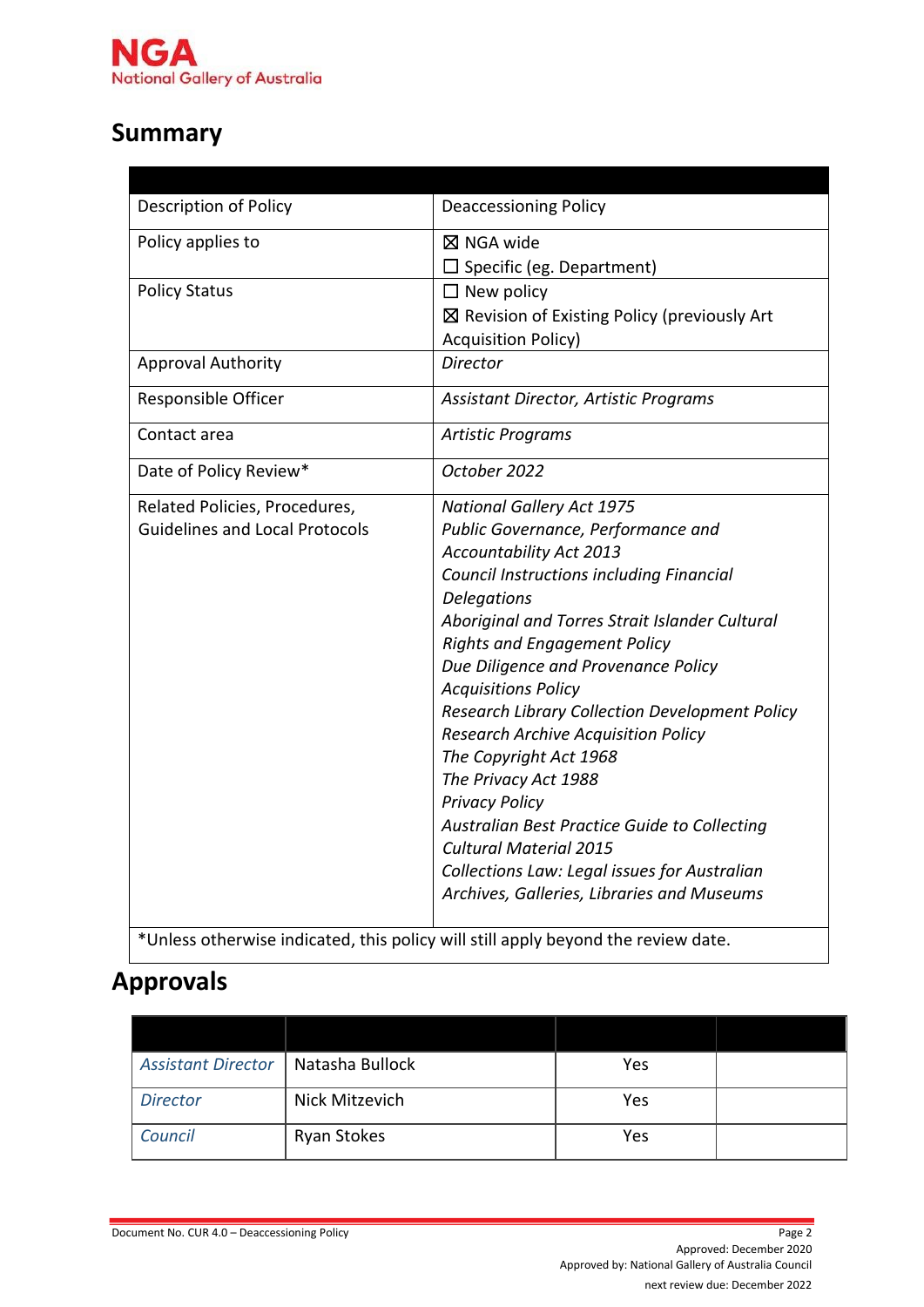

# **Table of contents**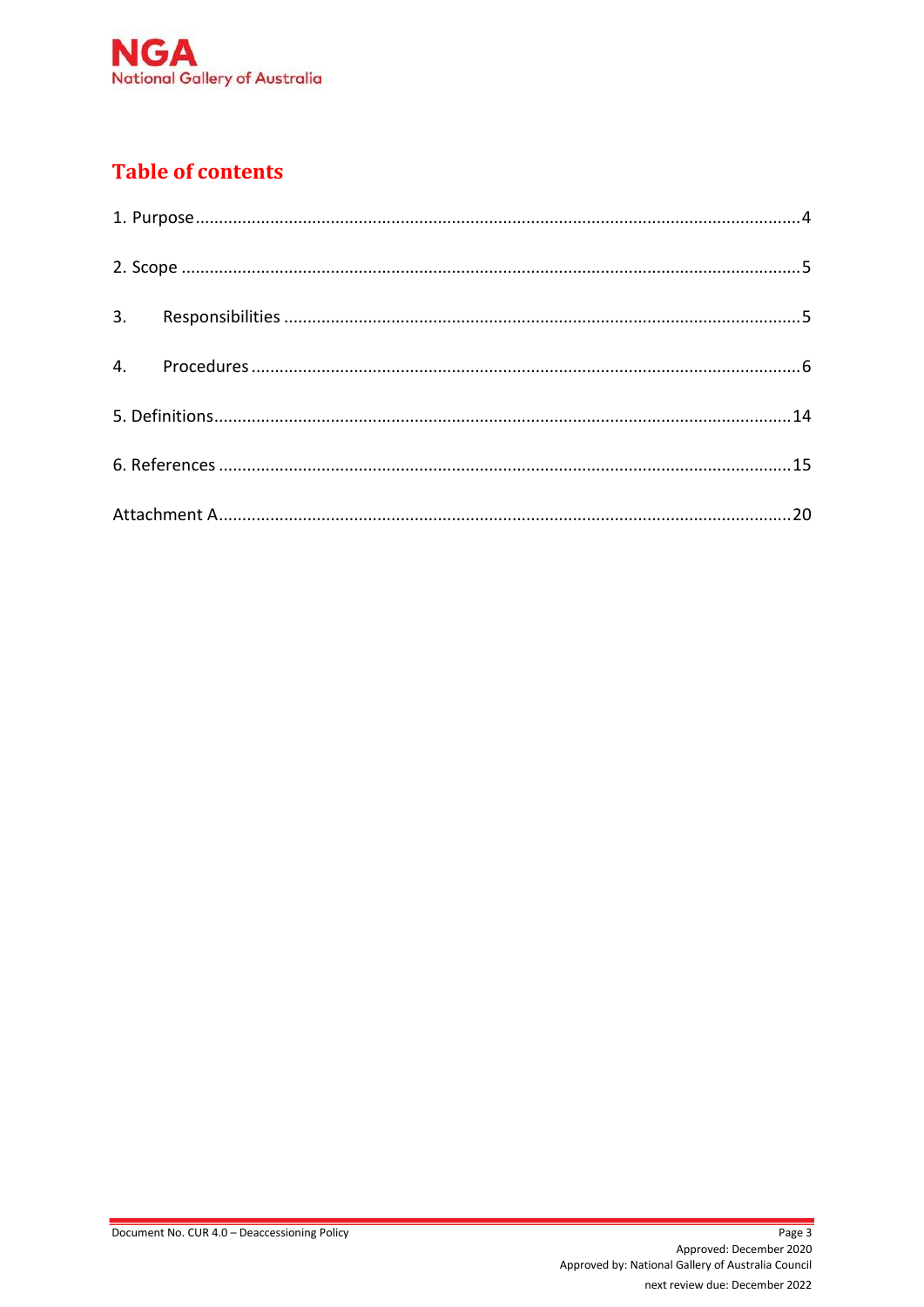

# <span id="page-3-0"></span>**1. Purpose**

A core function of the National Gallery of Australia, as outlined in the *National Gallery Act 1975* (the Act), is to develop and maintain a national collection of works of art. In pursuing this aim, the Gallery must, from time to time, refine the national collection through careful deaccessioning of collection material that is, as outlined in section 9 of the Act, unfit or no longer required. Once the material is formally deaccessioned (removed from the collection), it may be disposed of by various means including sale, gift and destruction. The Act empowers the Gallery to exchange works of art for any other works of art if it would be advantageous to the collection. Under certain circumstances, it may be necessary for the Gallery to restitute or repatriate a deaccessioned item.

All proposals to deaccession collection material are rigorously assessed and require a resolution from the Gallery's Council and ministerial approval. An exception for ministerial approval applies only in the instance of an exchange of works, as per section 10 (1) and (2) of the Act. The Council will only consider a resolution to deaccession when such a course of action is recommended by the Director based on advice from relevant staff in accordance with this policy. Collection material is deaccessioned only when consistent with applicable legislation, as well as industry standard practice and ethics.

When deaccessioning any item, the Gallery must balance a range of considerations, including but not limited to:

- (a) the reason it has been proposed for deaccession
- (b) the public interest
- (c) the Gallery's reputation
- (d) the effect on the willingness of current and future benefactors to donate or bequeath material to the Gallery
- (e) the effect on the Gallery's relationship with any living artist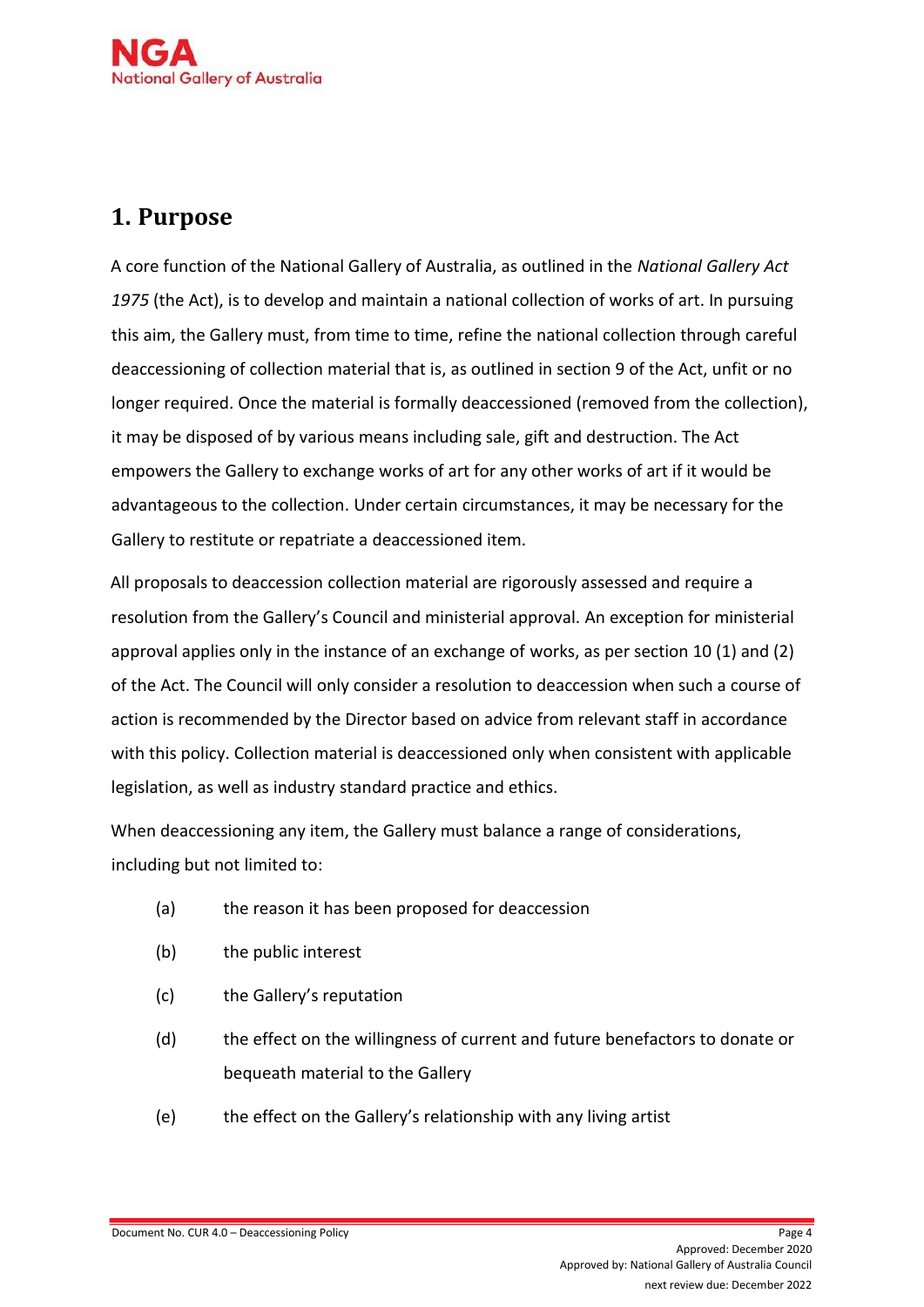

(d) conditions outlined in policies related to the Australian Government's Cultural Gifts Program.

# <span id="page-4-0"></span>**2. Scope**

This policy sets out the process and criteria for the deaccession and disposal or exchange of material acquired in accordance with the Gallery's Acquisitions Policy. This includes the national collection, the Research Library Archive and the Study Collection (previously Art Archive). It does not apply to material forfeited to or seized by a government under legislation, or surrendered pursuant to a court order, although following such action the deaccession process should be instituted to formalise the removal of the material from the collection. This policy is also distinct from procedures relating to Gallery assets that are not accessioned into the collections, including works of art left with the Gallery whose owners cannot be identified or located, provisions for which are outlined in Section 11 of the Act.

# <span id="page-4-1"></span>**3. Responsibilities**

**Curators:** review and assess collection material for title, significance and condition and make recommendations for deaccession and exchange or disposal.

**Assistant Director, Artistic Programs:** oversees sustainable collection development and management to ensure the whole collection is maintained to an optimum level and that processes of deaccession and disposal or exchange are undertaken in accordance with the Act, this policy and related policies, plans and procedures.

**Director:** makes recommendation to the Council regarding deaccession and disposal or exchange on the advice of the Assistant Director, Artistic Programs.

**Council:** reviews a deaccessioning proposal and decides whether to approve the deaccession and disposal of collection material as recommended by the Director, in accordance with the Act, this policy and related policies, plans and procedures.

**Minister responsible for the Arts:** decides whether to approve the Council's recommendation to deaccession and dispose or exchange of the material.

**Head of Registration:** ensures all documentation of deaccession and disposal or exchange processes is completed for permanent retention in accordance with the Act, this policy and related policies, plans and procedures.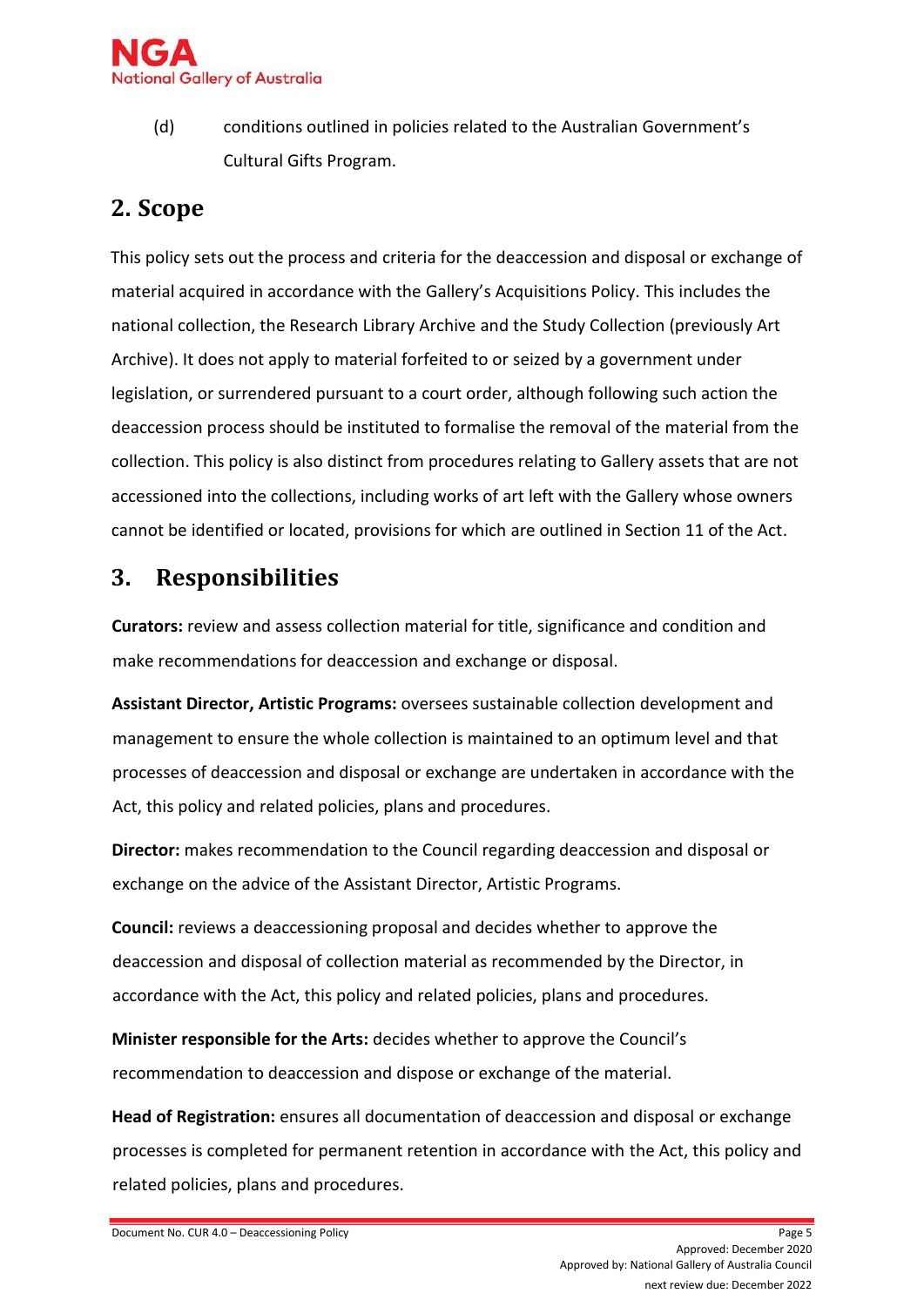

# <span id="page-5-0"></span>**4. Procedures**

# **4.1 Principles**

The Gallery's power to deaccession a work of art is set out in section 9 of the Act, which provides that the Council may resolve to dispose of a work of art by way of sale, gift or destruction if it is satisfied that it is unfit for the collection or is no longer required. However, such a resolution must be approved by the Minister before any disposal can take place.

Section 10 of the Act further provides that the Council may, if satisfied that it would be advantageous to do so, exchange one work of art for another. Ministerial approval is not required for such an exchange, although the Gallery will inform the responsible government department of any proposed exchanges and the terms of the exchange.

The overarching principles which apply are:

- (a) Collection material will only be deaccessioned if to do so will improve the overall quality of the collection, having regard to the matters set out at 4.2.
- (b) The Gallery will not base any deaccessioning decision on current trends or personal tastes but will strive to make such decisions objectively, having regard to the long-term interests of the collection and the public interest, and the recommendations of relevant curatorial staff and the Director.
- (c) The method of disposal or exchange of collection material under this policy must consider the protection of the public interest as well as the interests of the Gallery.
- (d) Funds received from the disposal or exchange of collection material must be used only for the acquisition of material for the collection, preferably in the same collecting area, unless the Council otherwise determines.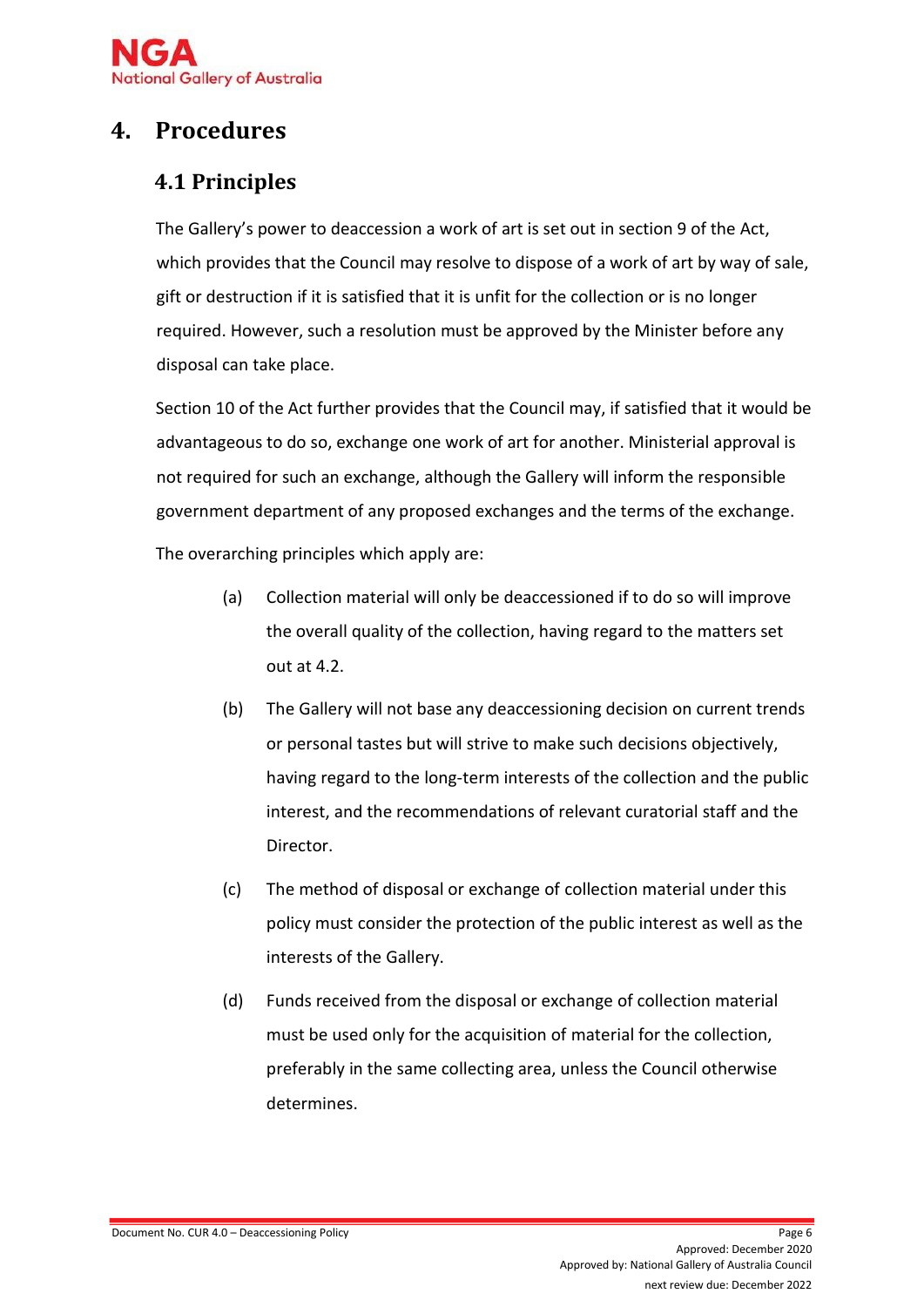

- (e) Where possible and relevant, the name of the donor or the fund from which deaccessioned material was originally acquired is to be credited to a new acquisition.
- (f) The Gallery will list each object deaccessioned from the collection during the preceding year in its annual report.
- (g) Deliberations around the deaccession and disposal process will consider ongoing costs with the care, management and storage of the material in relation to its cultural value.

### **4.2 Criteria**

In determining whether collection material will be deaccessioned, the Council will have regard, among other things, to whether:

- (a) it no longer falls within the parameters of the Acquisitions Policy, or is no longer representative of the collection, having regard to the Gallery's Art Acquisition Strategy at the time of deaccessioning
- (b) its significance or aesthetic merit falls below the general level of the collection
- (c) it lowers the overall quality of representation of an artist or collection area
- (d) it is identified as an object of significance to an Aboriginal or Torres Strait Islander community or Indigenous community in another country and will be returned to that community or a representative museum, cultural centre or keeping place as negotiated, as required by law or determined by principles of best practice
- (e) it is identified as required by law or the principles of best practice to be returned to its country or community of origin, or investigation of title to the work finds that the valid title-holder is a person or entity other than the Gallery, or on the balance of probability is highly likely to be
- (f) it no longer falls within the parameters of the Acquisitions Policy or Due Diligence and Provenance Policy or was acquired in circumstances that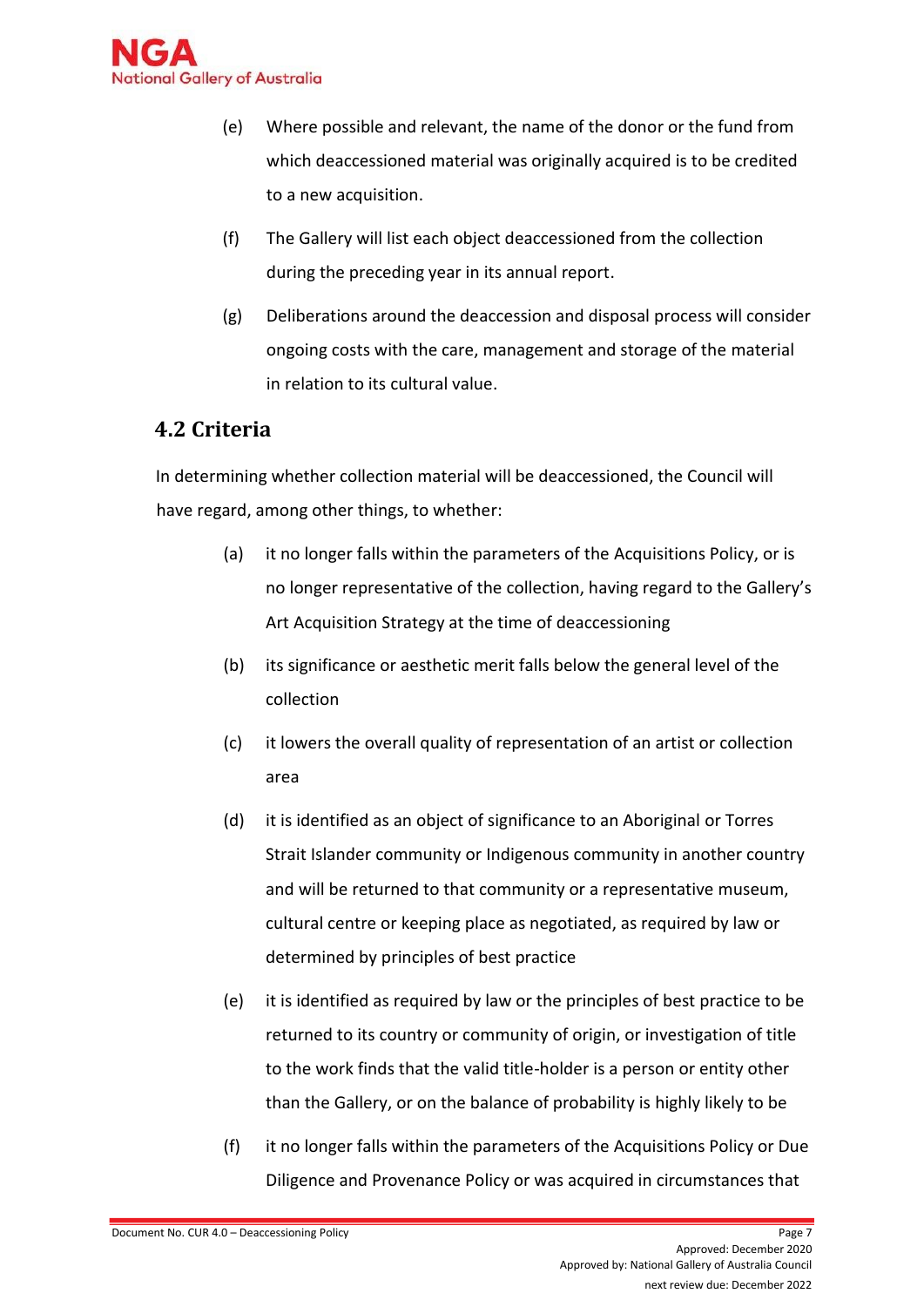

do not meet the current due diligence standards expected of an Australian national cultural collecting institution such as the Gallery

- $(g)$  the legal and/or ethical circumstances are such that it is unfit to remain in the collection and should be returned to a particular person, entity, community or country
- (h) it is of a type that may be better placed in another public collecting institution
- (i) it can be exchanged to improve the overall quality of the collection
- (j) the Gallery has acquired a superior example
- (k) it has deteriorated to such an extent that it is no longer able to be exhibited and is unable to be acceptably restored
- (l) it is falsely documented, described or attributed, or is on the balance of probability highly likely to be
- (m) it is a forgery, or is incorrectly identified or attributed, or is, on all available evidence, extremely likely to have been
- (n) the provenance is undocumented, or no documentation is available
- (o) it is a duplicate of another object, where such duplication serves no reasonable scholarly or educational purpose, a duplicate being an object produced as a multiple or in an edition – for example, a work of art struck from the same die or printed from the same block or plate
- (p) it presents a risk to people, the Gallery buildings or to other works of art.

### **4.3 Restrictions**

Subject to 4.9, the Gallery will not deaccession:

- (a) a work of art by a living artist without first engaging with the artist
- (b) collection material acquired subject to a restriction that it be retained for a certain period until that period of time expires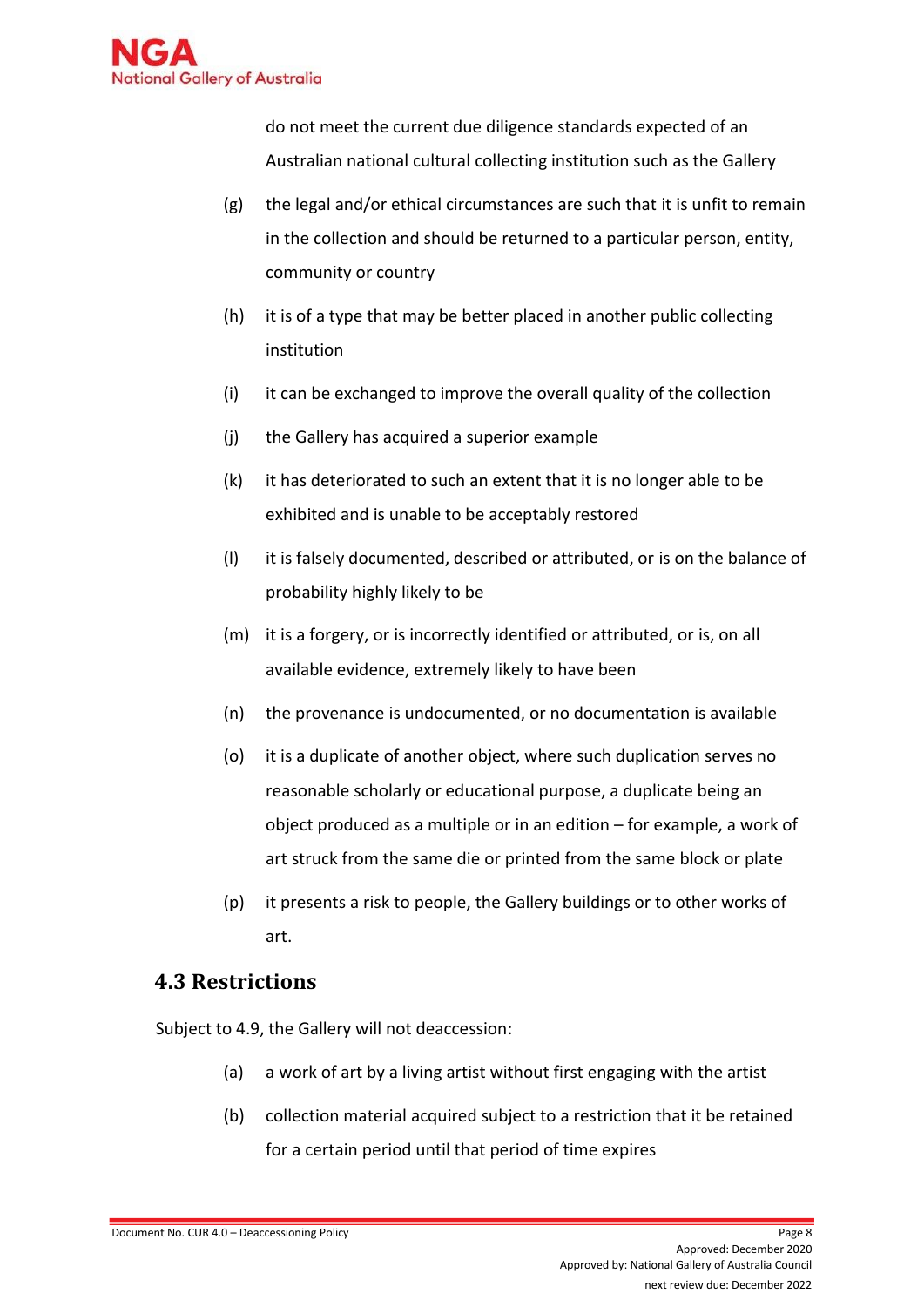

(c) collection material donated or bequeathed to the Gallery without first engaging with any relevant donor, executor, trustee or personal representative of the donor or testator, having regard to any conditions or trusts attaching to gifts or bequests and to whether or not the relevant person can reasonably be identified and contacted.

### **4.4 Proposal**

Before the Director considers whether collection material should be deaccessioned, relevant curator will prepare a submission outlining:

- the reasons for the proposed deaccessioning, taking into account the matters set out in this policy (particularly those in 4.2) and related Gallery policies
- the context of the material within the collection
- the effect the deaccessioning would likely have on the collection
- the recommended method of disposal or exchange
- associated costs and any identified source of funding
- where relevant, cost estimates for ongoing conservation, maintenance and storage of the object proposed for deaccession should it be retained
- applicable legislation and/or international agreements
- an estimate of the current market value, with documentary evidence to support that valuation where possible
- in the case of gifts and bequests, a statement of:
	- i. any relevant conditions that accompanied the donation or bequest
	- ii. the response of the donor, trustee or personal representatives when contacted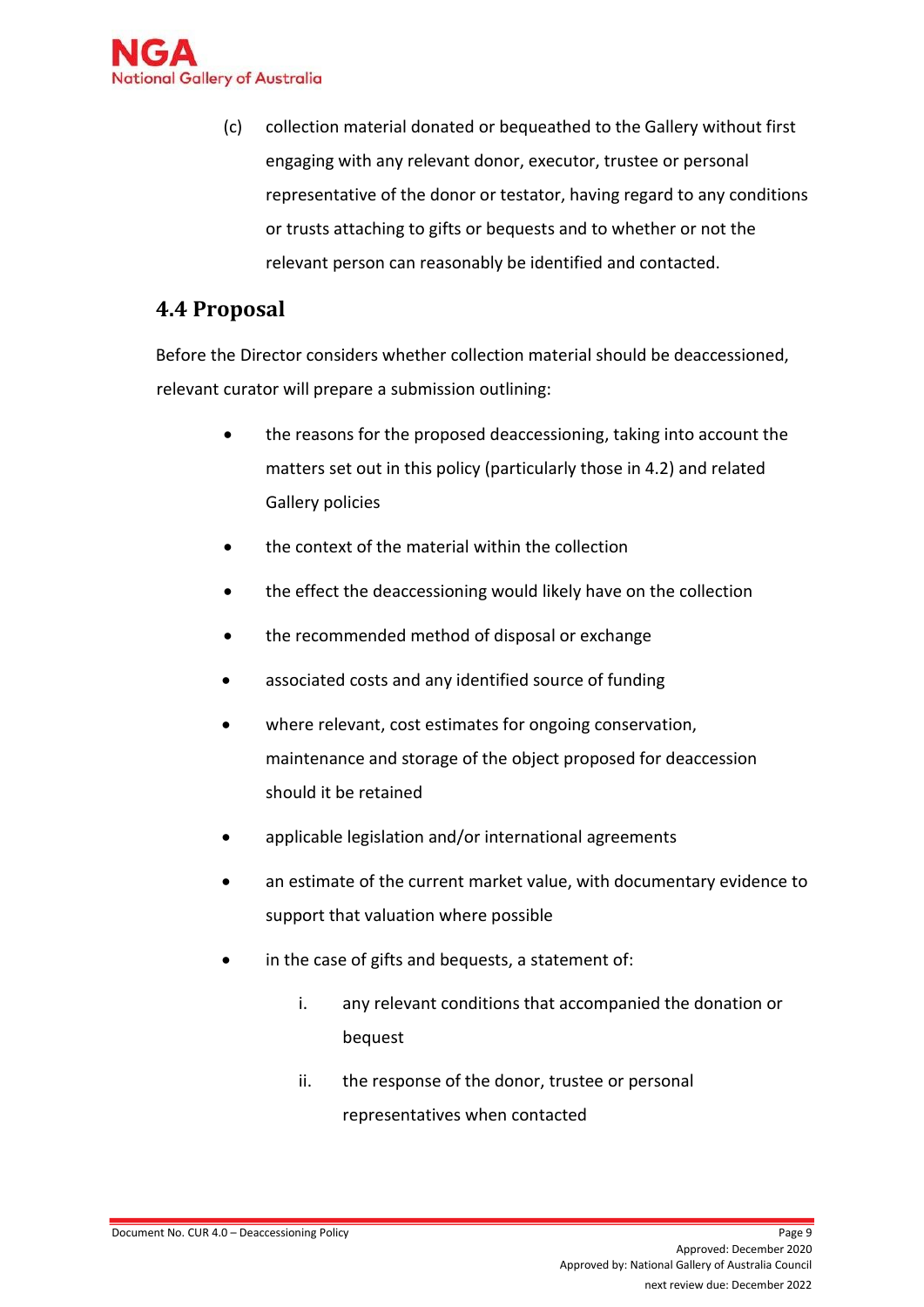

- iii. where the donor, trustee or personal representatives could not be contacted, a summary of the steps taken to contact the relevant person
- iv. whether there are any legal restrictions on deaccessioning the collection material
- v. the implications of deaccessioning collection material gifted or bequeathed to the Gallery, including any considerations related to the Australian Government's Cultural Gifts Program
- vi. the object being considered for the reattribution of the donor's credit line.

### **4.5 Approval**

- (a) The Director will make an in-principle determination on behalf of Council after considering the deaccession proposal.
- (b) Except in relation to material to which the Gallery is found not to have valid title, or that poses a danger to people, to the Gallery building, reputation and/or to other collection material, a period that allows for the appropriate consultation between the Director's in-principle determination and Council's final determination to deaccession is to occur.
- (c) During the consultation and research period relevant curatorial staff undertake due diligence in relation to the proposed deaccession and other duties such as cataloguing, updating the Collection Management System, stakeholder consultation, and confirmation of the information listed under 4.4.
- (d) The proposal for final determination will include a clear plan and timeline for disposal or exchange, and the final determination will include a resolution from Council as to the means by which the subsequent disposal or exchange will be effected and whether or not the provenance is to remain confidential.
- (e) The *Australian Accounting Standard* AASB 116 Property, Plant and Equipment requires that the carrying amount of an item of property, plant and equipment (including heritage and cultural assets) is derecognised when no future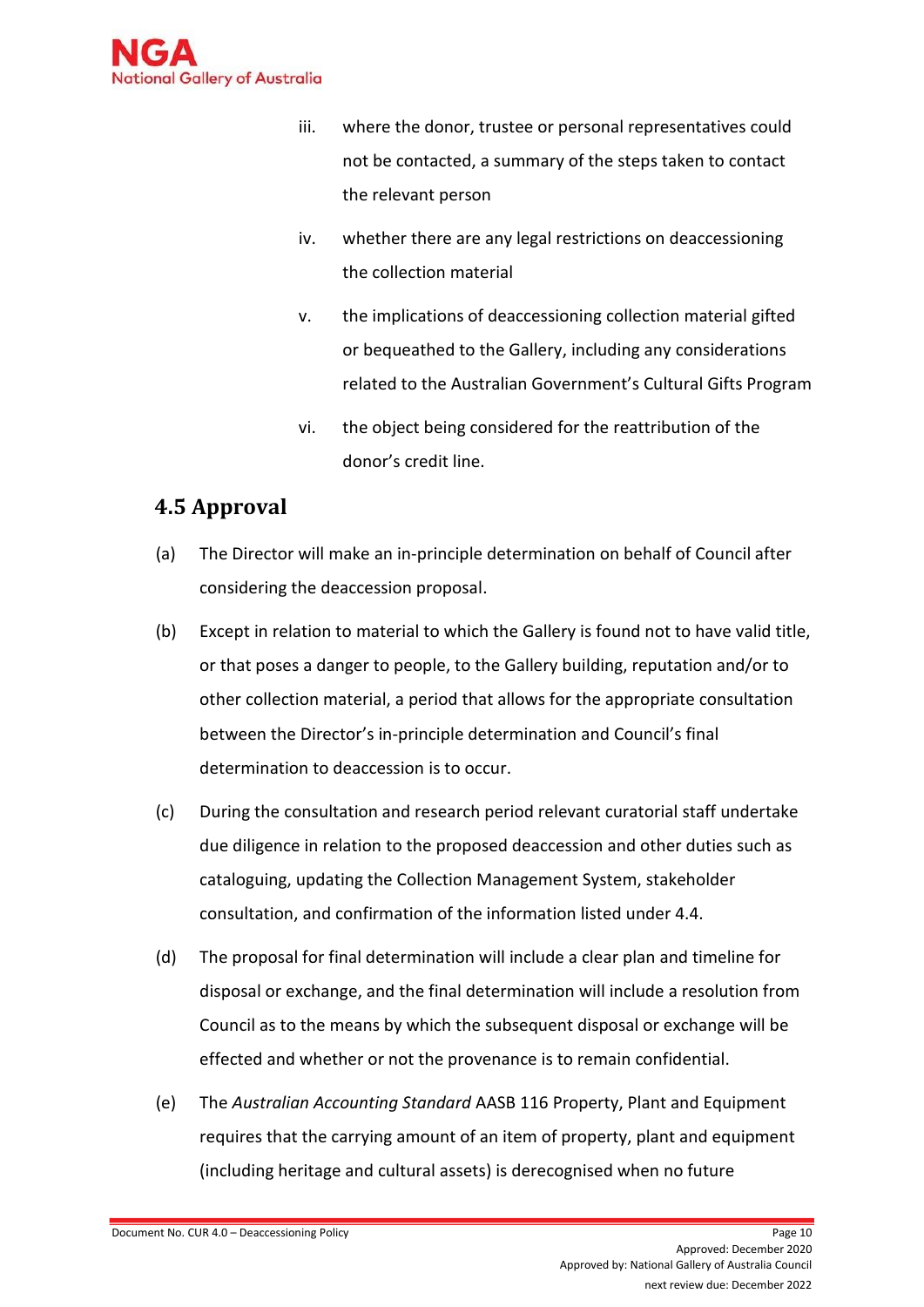

economic benefits are expected from its use or disposal. Following the final determination, the Chief Finance Officer must be informed to ensure the deaccessioned object is derecognised from the Gallery's financial accounts and relevant disclosures included in annual financial statements. The specific treatment is discussed and agreed with the Gallery's external auditors and the relevant government department.

- (f) In cases to which section 9 of the Act applies, Gallery staff will promptly seek the approval of the Minister to the proposed deaccession following a final determination. The communication to the Minister will include a statement as to how the object is to be disposed of or exchanged.
- $(g)$  In cases to which section 10 of the Act applies, Gallery staff will promptly inform the responsible government department of the final determination.
- (h) When collection material has been deaccessioned following a final determination and ministerial approval (as required), the Director will report relevant details at the next Council meeting.

### **4.6 Disposal**

- (a) Unless the Council determines to the contrary, the means by which collection material is disposed of or exchanged after a final determination and any required ministerial approval must be open and accountable. Such means include sale, public auction, public tender, or transfer to another institution that operates on a not-for-profit basis.
- (b) The Gallery must in the first instance consider whether another Australian public collecting institution or publicly funded body may be interested in acquiring the collection material, including by way of sale, gift or exchange.
- (c) Where the Gallery has decided to exchange a work of art under section 10 of the Act, the agreement for exchange may include provision for payment or receipt of money in addition to the work of art, in recognition of the difference in value between the works of art exchanged.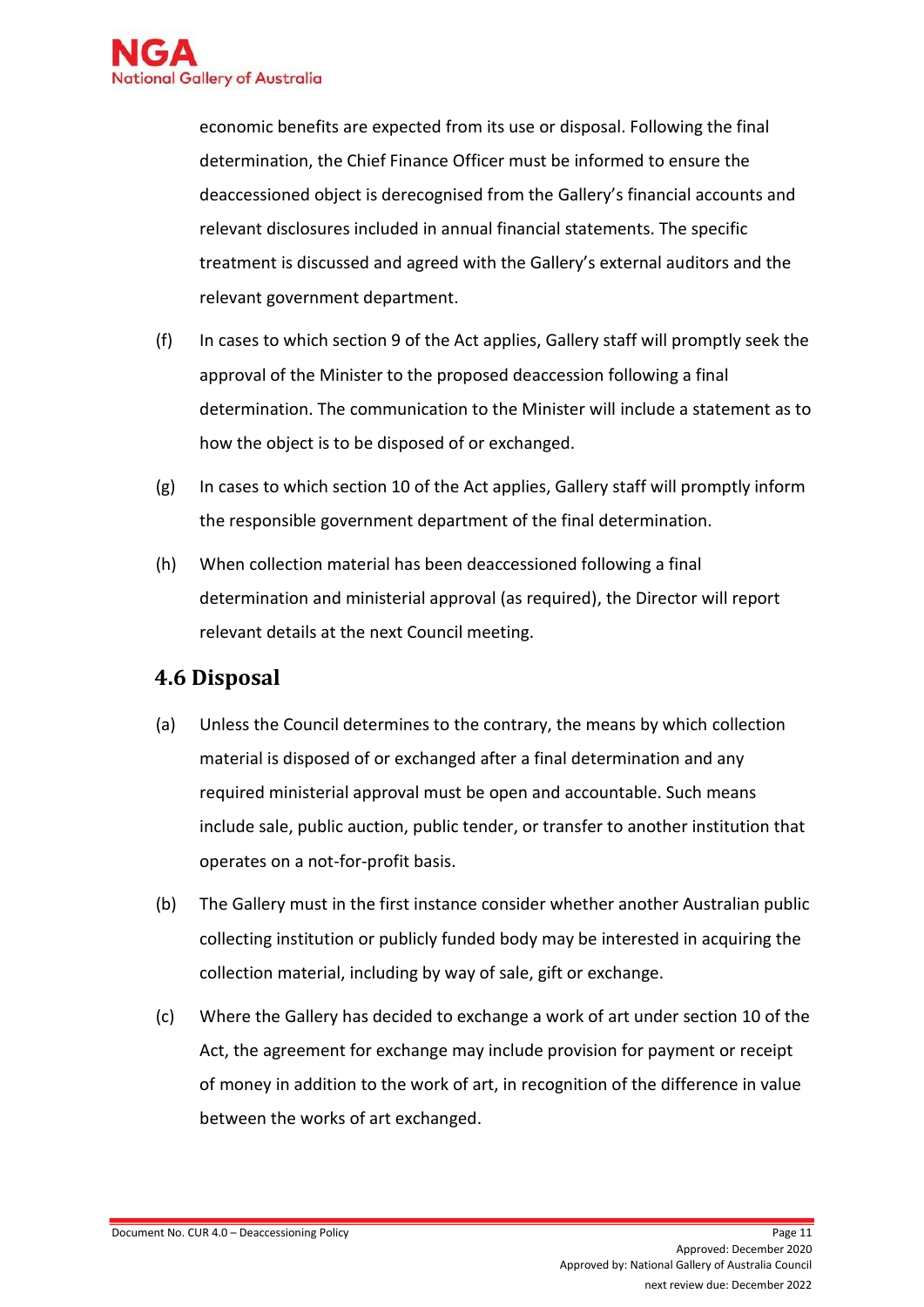

- (d) If material is to be disposed of from the collection as a result of the matters set out in clause 4.2(k), and where this does not compromise the Gallery's obligations relating to the proper management of gifts acquired through the Australian Government's Cultural Gifts Program, the Gallery may first assign it to its conservation department for practical testing or research purposes.
- (e) Deaccessioned collection material that is a danger to people or to property  $(4.2(p))$ , is a forgery  $(4.2(m))$ , or is degraded to the point where it is no longer recognisable or restorable and does not have any saleable value (4.2(k)), may be destroyed or recycled for materials or components if all other avenues for disposal have been exhausted.
- (f) Where it is found, through an evidence-based decision-making process founded on the civil standard of proof, that collection material is required by law or the principles of best practice to be returned to its country or community of origin, or the valid title-holder is a person or entity other than the Gallery, the Gallery does not have a legal or moral right over the object in question. Items of this type will be deaccessioned and returned to the valid title-holder, or transferred by restitution or repatriation.

# **4.7 Records relating to collection material that has been deaccessioned**

- (a) Following the Minister's approval to deaccession or following a Council resolution to exchange:
	- i. relevant collection management system records and other documentation will be updated to reflect the deaccession and subsequent disposal or exchange
	- ii. any assigned accession or other internal record number will not be reassigned. Any accession numbers or other markings identifying the collection material as having belonged to the Gallery are removed.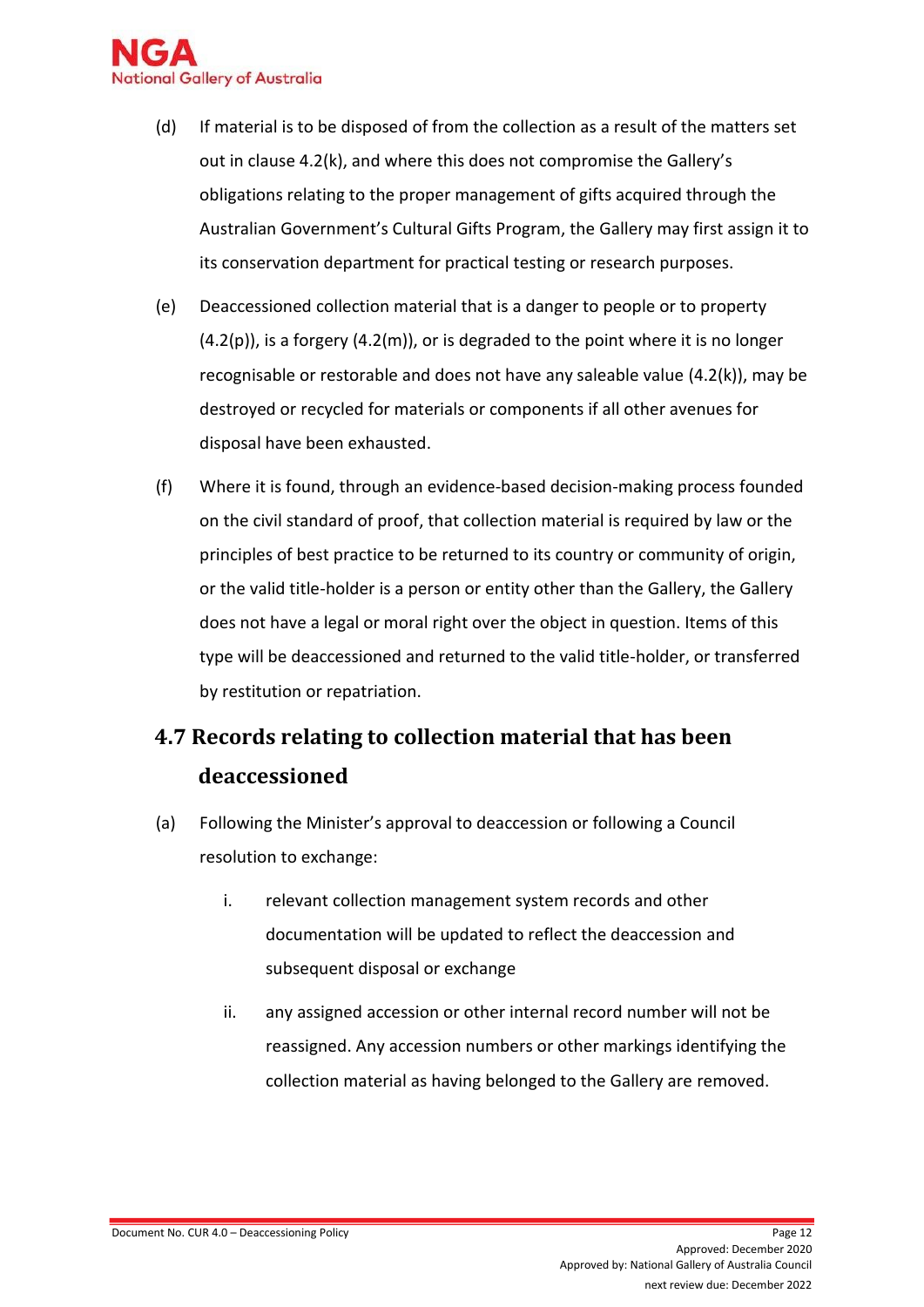

- iii. relevant collection records will not be retired in the current collection management system and will retain a reference to the unique identifier and any assigned accession number in any future system
- (b) Except in relation to a gift or exchange with another public institution, the Gallery will retain all original documentary material concerning the collection material, including photographs and appraisals and provide copies of relevant documentation to the recipient where required.
- (c) In the case of a gift to or exchange with another public institution, the original documentation will be transferred to that gallery or museum, with the Gallery retaining copies.
- (d) Images of deaccessioned collection material may be released by the Gallery for academic and other purposes where agreed on a case-by-case basis between the Curator of Provenance, relevant curator, Assistant Director, Artistic Programs, Head of Communications, Director and present owner where relevant with consideration to the method of disposal and to the rights of the current owner and the copyright holder for both the image and the object.
- (e) Where a deaccessioned work of art has related material in the Study Collection (previously Art Archive), Research Library Archive or other such supplementary collection, consideration will be given to deaccessioning that material also.

### **4.8 Ethics, confidentiality and disclosure**

- (a) Under no circumstances will collection material be transferred, given away or knowingly sold to any member of the Council or Gallery staff, or any member of the immediate family of a member of Council or Gallery staff.
- (b) Prior to public disclosure by the Gallery of ministerial or Council approval to deaccession and dispose of or exchange collection material, neither Gallery staff nor members of Council will inform any non-essential third parties that it is being considered for deaccessioning. Such information must be kept confidential.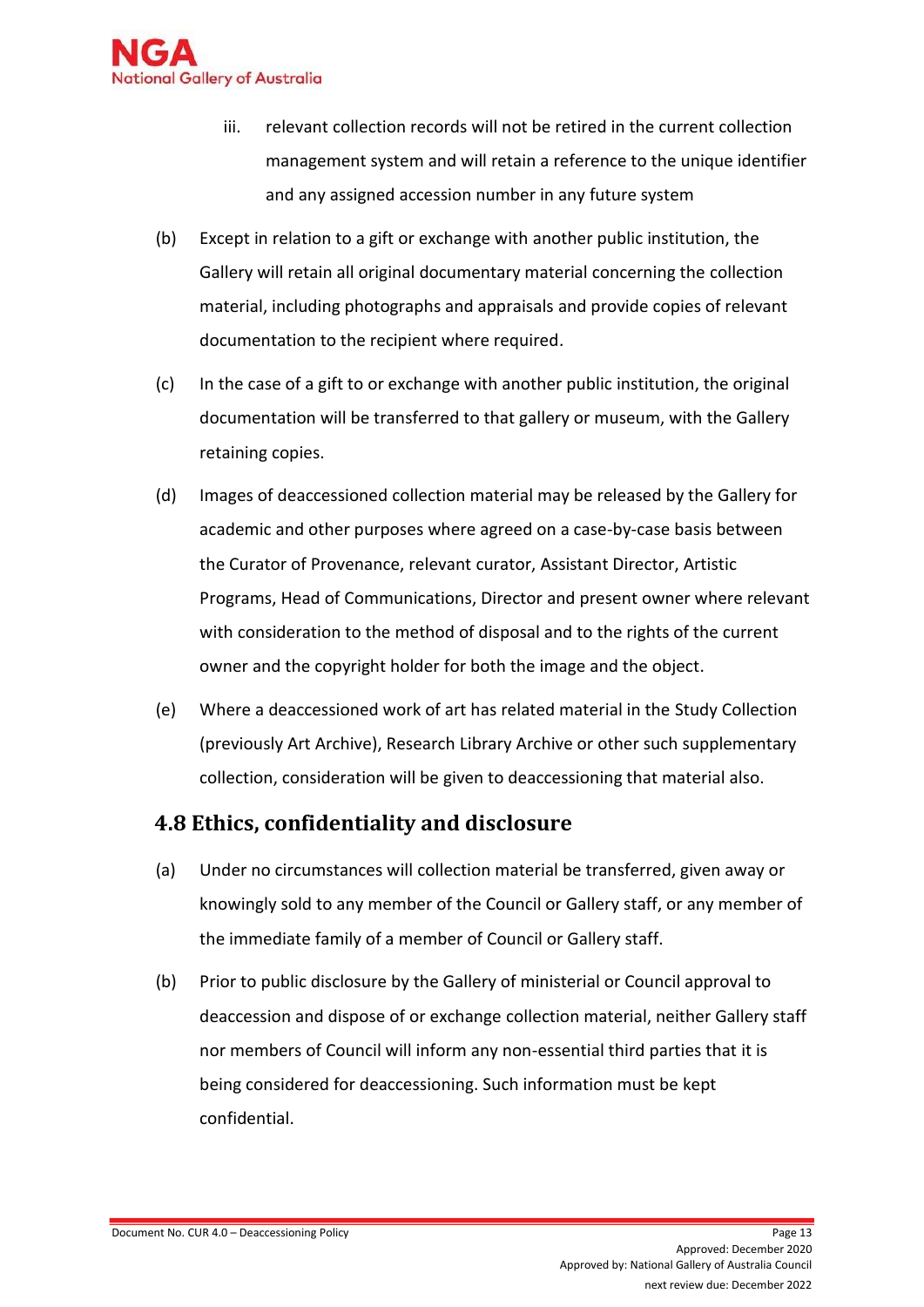

- (c) Generally, in deaccessioning collection material, and especially via public auction or sale through a third party, the Gallery will be discreet and not publicise the fact that it has been a part of the collection or that it is being deaccessioned.
- (d) In support of the objective set out in clause  $4.8(c)$ , the Council may require any person assisting with the disposal of collection material to remain discreet regarding the provenance and not use its provenance to promote its sale.
- (e) While adherence to clause 4.8(c) is recommended, there may be cases where Council determines there is a need to communicate the deaccession publicly.

### <span id="page-13-0"></span>**5. Definitions**

In this policy:

**Aboriginal or Torres Strait Islander art** means a work of art by an Aboriginal or Torres Strait Islander artist. Aboriginal and Torres Strait Islander art is defined in accordance with the Aboriginal and Torres Strait Islander Engagement Policy.

**Accession** means the process which formally acknowledges a work of art as part of the collection.

**Acquisition** means the process of obtaining valid title to collection material. Works may be acquired through various methods for the purpose of accessioning into the collections or acquisition without accessioning for purposes outlined in this policy.

**Act** means the *National Gallery Act 1975.* 

**Collection Material** means works of art in various media that are Gallery property and have been formally accessioned into the national collection, the Research Library Archive or the Study Collection (previously Art Archive). For the purposes of this policy, the terms 'work of art', 'work' and related terms are used interchangeably to describe all art or other material accessioned into the collection.

**Council** means the governing Council of the Gallery under the Act.

**Council member** means a member of the governing Council appointed in accordance with the Act.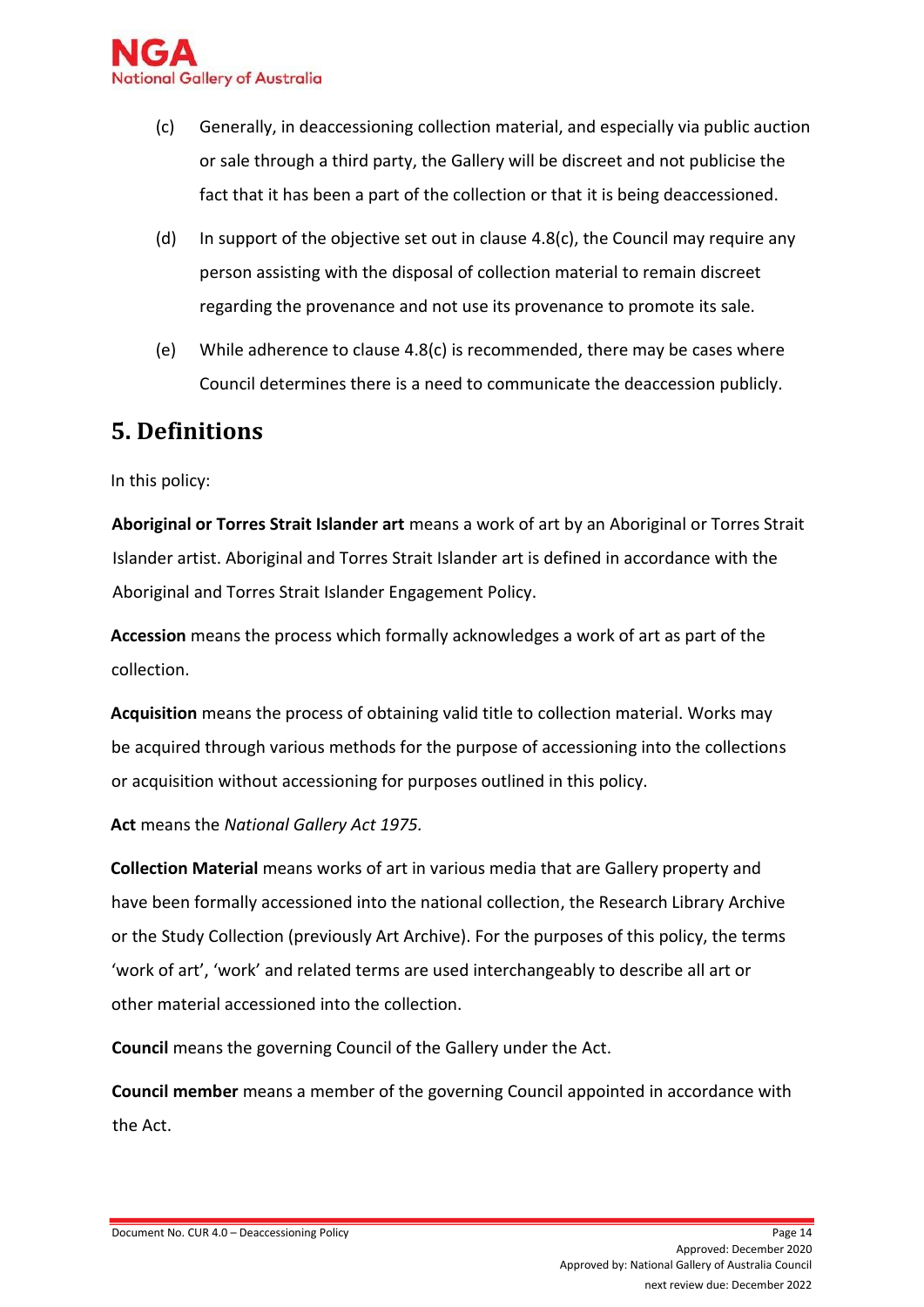

**Deaccession** means the process that formally removes collection material from the collection. Following deaccession, it may be disposed of by sale, gift, destruction, exchange, returned to its rightful owner, or transferred via restitution or repatriation.

**Director** means the Director of the Gallery appointed under the Act and includes a person appointed by the Minister as acting Director.

**Disposal** means selling, giving, exchanging, returning, transferring or destroying collection material that has been deaccessioned in accordance with the guidelines above.

**Donor** means a person, persons or entity that makes a gift of a work of art, directly to the Gallery or through the Australian Government's Cultural Gifts Program, or supports the acquisition of a particular work of art by cash donation.

**Due diligence** means the thorough assessment of collection material to evaluate its authenticity, ownership, legal and ethical status and provenance and to identify and assess any issues.

**Gallery** means the National Gallery of Australia, a statutory body established in accordance with the Act.

**Provenance** means the history and ownership of an object from the time of its discovery or creation to the present day, from which authenticity and ownership may be determined.

**Repatriation** is the process whereby material in a museum collection is returned to lineal descendants and/or culturally affiliated communities, including countries of origin.

**Restitution** is returning to the valid title-holder objects that have been obtained through illicit dealings, pillaged in times of war or stolen, or that may have been otherwise illegally obtained.

**Study collection** (previously Art Archive) comprises works of art and other material designated for the purpose of study or research that support or relate to works of art or artists represented in the collection.

**Title** means the legal right to ownership of property.

# <span id="page-14-0"></span>**6. References**

This policy should be read in conjunction with the following: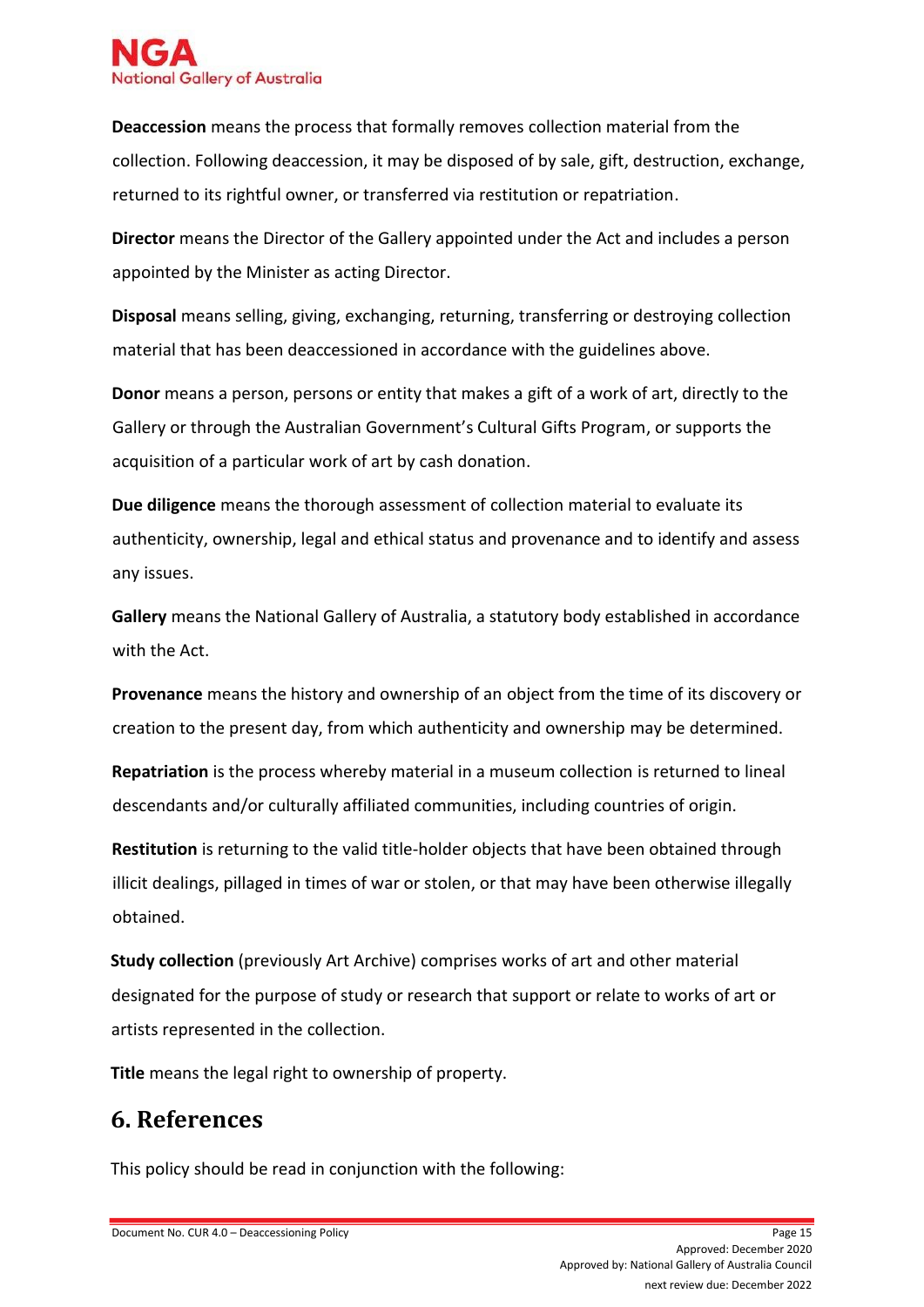

### **6.1 Gallery policies**

- *• Aboriginal and Torres Strait Islander Cultural Rights and Engagement Policy*
- *• Acquisitions Policy*
- *• Due Diligence and Provenance Policy*
- *• Exhibitions Development Policy*
- *• Freedom of Information Policy*
- *• Inward Loans Policy*
- *• Outward Loans Policy*
- *• Record-Keeping Policy*
- *• Risk Management Policy*

### **6.2 Guidelines, procedures and associated documents**

#### **6.2.1 Gallery guidelines, procedures and associated documents**

- *• Art Acquisitions Strategy*
- *• Art Acquisition Procedures*
- *• Professional and Personal Conduct Guidelines*
- *• Code of Ethics*
- *• Fraud Control Plan*
- *• Inward Loans Procedure*
- *• Outward Loans Procedure*
- *• Provenance and Due Diligence Research Procedure*
- *• Work of Art Claims and Inquiries Handling Procedure*

#### **6.2.2 National and international guidelines, procedures and**

#### **the associated documents**

The Gallery's guidelines and principles have been informed by the Australian Government's *Australian Best Practice Guide to Collecting Cultural Material*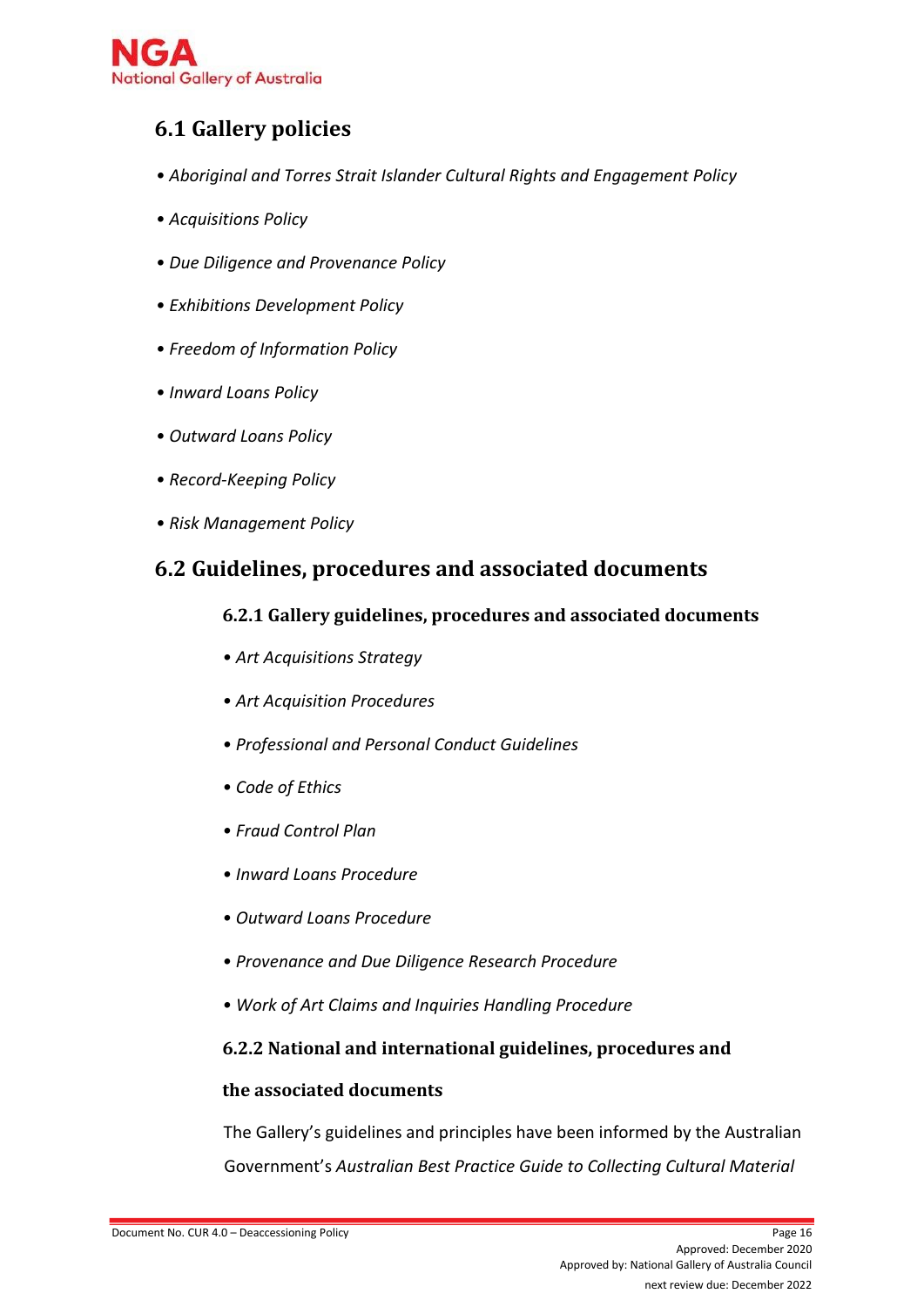

*2014*, Association of Art Museum Directors' *Report of the AAMD Task Force on the acquisition of archaeological materials and ancient art* (2004) and *Combating illicit trade: due diligence guidelines for museums, libraries and archives on collecting and borrowing cultural material* (Department for Culture, Media and Sport, London, 2005). Other framing documents include:

- National Museum of Australia, *Deaccessioning and Disposal Policy*
- Australian Government, Attorney General's Department, Ministry for the Arts, *Protection of Cultural Objects on Loan: Scheme Guidelines,* 2014
- ICOM, *Code of Ethics 2013*
- American Association of Art Museum Directors, *Guidelines on the Acquisition of Archaeological Material and Ancient Art,* 2013
- Pacific Islands Museums Association *Code of Ethics for Pacific Museums and Cultural Centres 2006*
- Department for Culture, Media and Sport, Cultural Property Unit, United Kingdom, *Combating Illicit Trade: Due Diligence guidelines for museums, libraries and archives on collecting and borrowing cultural material*, October 2005
- Museums Australia, *Continuing Cultures, Ongoing Responsibilities 2005*
- Terri Janke, *First Peoples: A Roadmap for Enhancing Indigenous Engagement in Museums and Galleries*, Australian Museums and Galleries Association, 2018
- Smithsonian Institution, *Collections Management*, 2001
- Museums Australia, *Code of Ethics 1999*
- UNESCO, *The Hague Convention 1954, First Protocol 1954* and *Second Protocol 1999*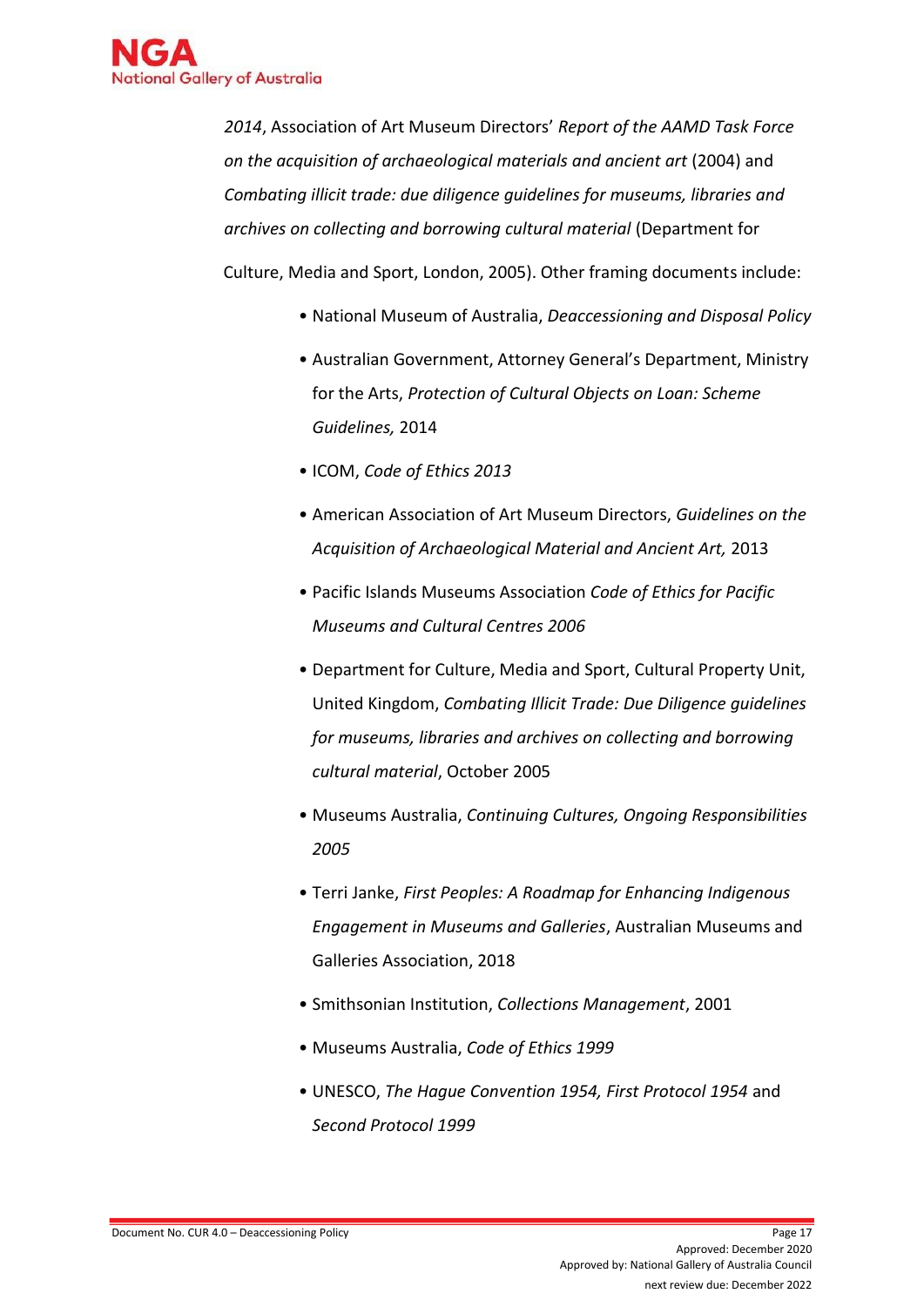

- *Unidroit Convention on Stolen or Illegally Exported Cultural Objects 1995*
- *Convention on International Trade in Endangered Species of Wild Fauna and Flora (CITES) (Amendment) 1979*
- *UNESCO Convention on the Means of Prohibiting and Preventing the Illicit Import, Export and Transfer of Ownership of Cultural Property 1970*
- *The Art Loss Register*
- ICOM, *International Observatory on Illicit Traffic in Cultural Goods*
- ICOM, *Red Lists*
- ICOM, *World Intellectual Property Organisation Art and Cultural Heritage Mediation*
- International Foundation for Art Research
- UNESCO, *Database of National Cultural Heritage Laws*

# **6.3 Legislation**

The Gallery recognises the 1972 *UNESCO Convention on the Means of Prohibiting and Preventing the Illicit Import and Export and Transfer of Ownership of Cultural Property*  and complies with the Australian Government's *Protection of Movable Cultural* 

*Heritage Act 1986*. In addition, the Gallery adheres to the *Code of Ethics for Museums*  (2004) of the International Council of Museums (ICOM) and the *Code of ethics for art, history & science museums* (1999) of Museums Australia, which preclude museums from participating in transactions involving illicit material.

### **6.3.1 Commonwealth**

- *• National Gallery of Australia Act 1975*
- *• Aboriginal and Torres Strait Islander Heritage Protection Act 1984*
- *• Biosecurity (Consequential Amendments and Transitional Provisions) Act 2015*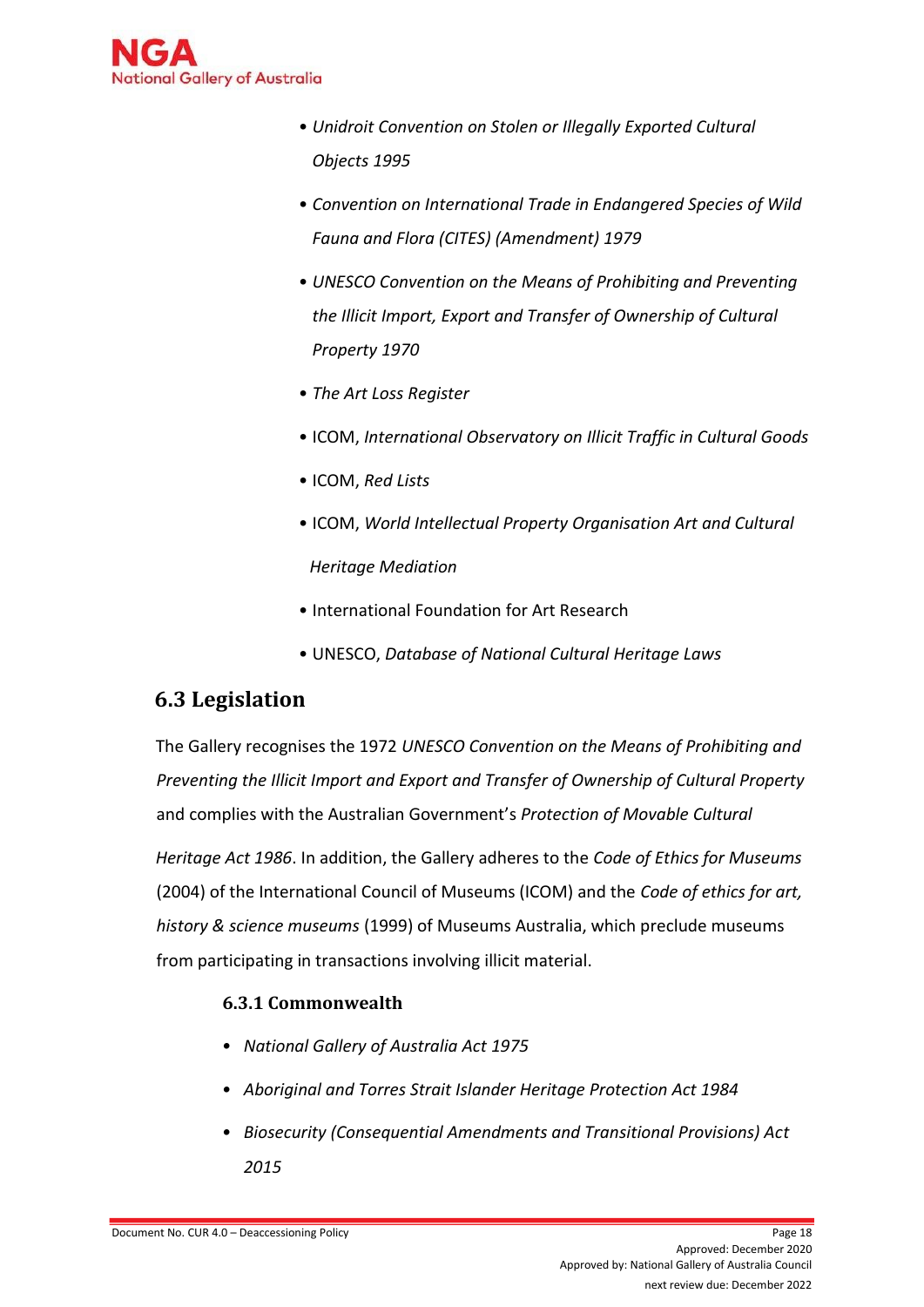

- *• Customs Act 1901*
- *• Environment Protection and Biodiversity Conservation Amendment (Wildlife Protection) Act 2001*
- *• Personal Properties Securities Act 2009*
- *• Protection of Cultural Objects on Loan Act 2013*
- *• Protection of Cultural Objects on Loan Regulation 2014*
- *• Protection of Movable Cultural Heritage Act 1986*
- *• Protection of Movable Cultural Heritage Regulation 1987*
- *• Public Governance, Performance and Accountability Act 2013*
- *• Freedom of Information Act 2016*
- *• [Public Interest Disclosure Act 2012](http://www.legislation.act.gov.au/a/2012-43/default.asp)*
- *• Information Privacy Act 2014*
- *• Financial Management Act 1996*
- *• Financial Management Regulation 2005*
- *• Archives Act 1983*

This policy is also informed by the traditions and precedents set since the establishment of the Gallery.